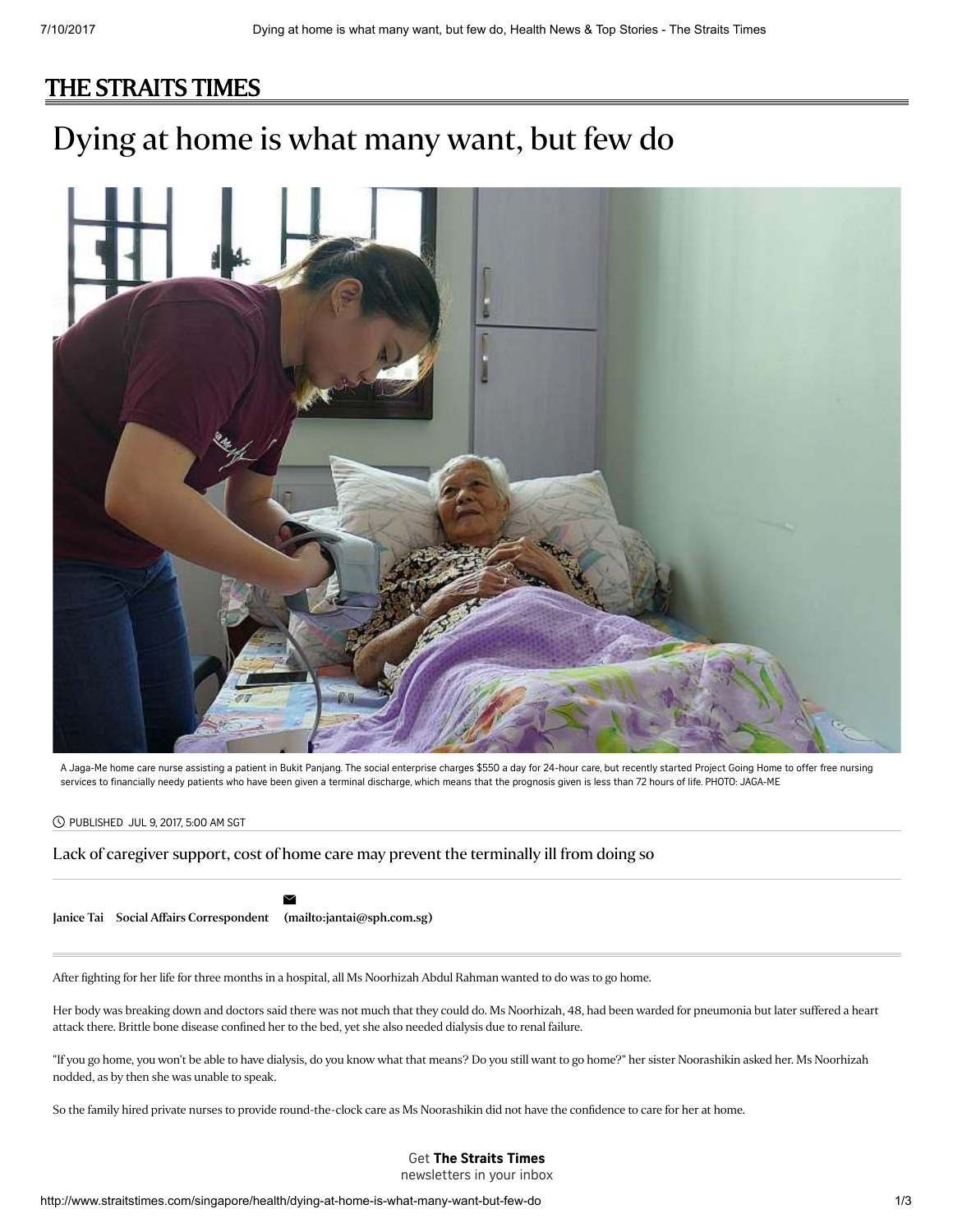[SIGN](http://www.straitstimes.com/newsletter-signup) UP

Ms Noorhizah died at home five days later on June 13, with her family by her side. Her last wish was fulfilled because her family could afford to pay for the care and the health machines needed at home.

Latest statistics from the Singapore Demographic Bulletin show that many Singaporeans do not die at home, though most wish to. Only about one in four people who died in the first three months of this year did so at home. Most of them - 63 per cent - died in hospitals.

#### MEANINGFUL CARE

My grandpa wanted to pass on at home and I saw how meaningful such home care was for my grandpa. Professional support from nurses at home is key, but rising manpower costs make it prohibitive for many lower- or middle-income families to afford it in order to honour their wishes of returning home.

MR JULIAN KOO, 30, co-founder of Jaga-Me, said he started Project Going Home partly because of his personal experience.



A 2014 Lien Foundation survey of 1,000 people found that 77 per cent of them preferred to die at home - of which 76 per cent said they would still choose to do so even if there was insufficient support from family, friends or medical professionals.

To help people fulfil their wishes of dying at home, social enterprise Jaga-Me recently started Project Going Home to offer free nursing services to financially needy patients who are on a terminal discharge, which means that the prognosis given is less than 72 hours of life.

Dr Chong Poh Heng, medical director of HCA Hospice Care, the largest home hospice care provider here, said the greatest barrier preventing people from dying at home is the lack of support for caregivers.

He said: "Caregivers are generally not equipped, mentally or technically, to care for them at home. They lack the confidence or assurance to do so.

"The rise of nuclear and 'sandwiched' families - those busy caring for both the young and old at home - also means there is not enough people to render home care."

Those who can afford it either hire a maid and send her for caregiver or palliative care training or pay for private nurses to come by.

Private agencies usually charge \$20 to \$30 an hour for nursing care, but charities offer government-subsidised rates of up to 80 per cent.

Jaga-Me charges \$550 a day for 24-hour care. It provides on-demand private nursing services via an app, clocking more than 10,000 hours of care in the past year.

HCA Hospice Care gets about 3,500 new patients a year and on average, its doctors and nurses visit patients at home for assessment and diagnosis over a period of three months before they die. Its services are free for all.

Yet there is often a need for other nurses, such as those provided by Jaga-Me, to execute the care plan specified by HCA nurses, such as administering the pain medication, and other routine care.

Jaga-Me co-founder Julian Koo started Project Going Home partly due to his personal experience.

"My grandpa wanted to pass on at home and I saw how meaningful such home care was for my grandpa. Professional support from nurses at home is key, but rising manpower costs make it prohibitive for many lower- or middle-income families to afford it in order to honour their wishes of returning home," said Mr Koo, 30.

Ms Noorashikin, a lecturer, paid \$2,750 to hire the private nurses over five days and \$500 for the oxygenator machine.

"I initially applied for the Health Ministry's Interim Caregiver Service which offered subsidised rates, but I was told it was oversubscribed and they said the earliest the nurse could come was one week later," said Ms Noorashikin.

Seeing the need for such services, Mr Koo raised about \$10,000 from crowdfunding and \$10,000 from Singtel. The money will be used to fund nursing care services for about 20 patients this year. He hopes to raise more to expand the project.

HCA Hospice Care provided expertise by giving palliative care training to nurses provided by Jaga-Me.

Said Dr Chong: "Cost should not be a consideration, regardless of whether the family has the means, during this difficult time. More resources need to be directed towards making such services available to the wider population."

Said Ms Noorashikin: "Being able to have my sister at home for those last five days gave her death dignity and some form of closure to the family."